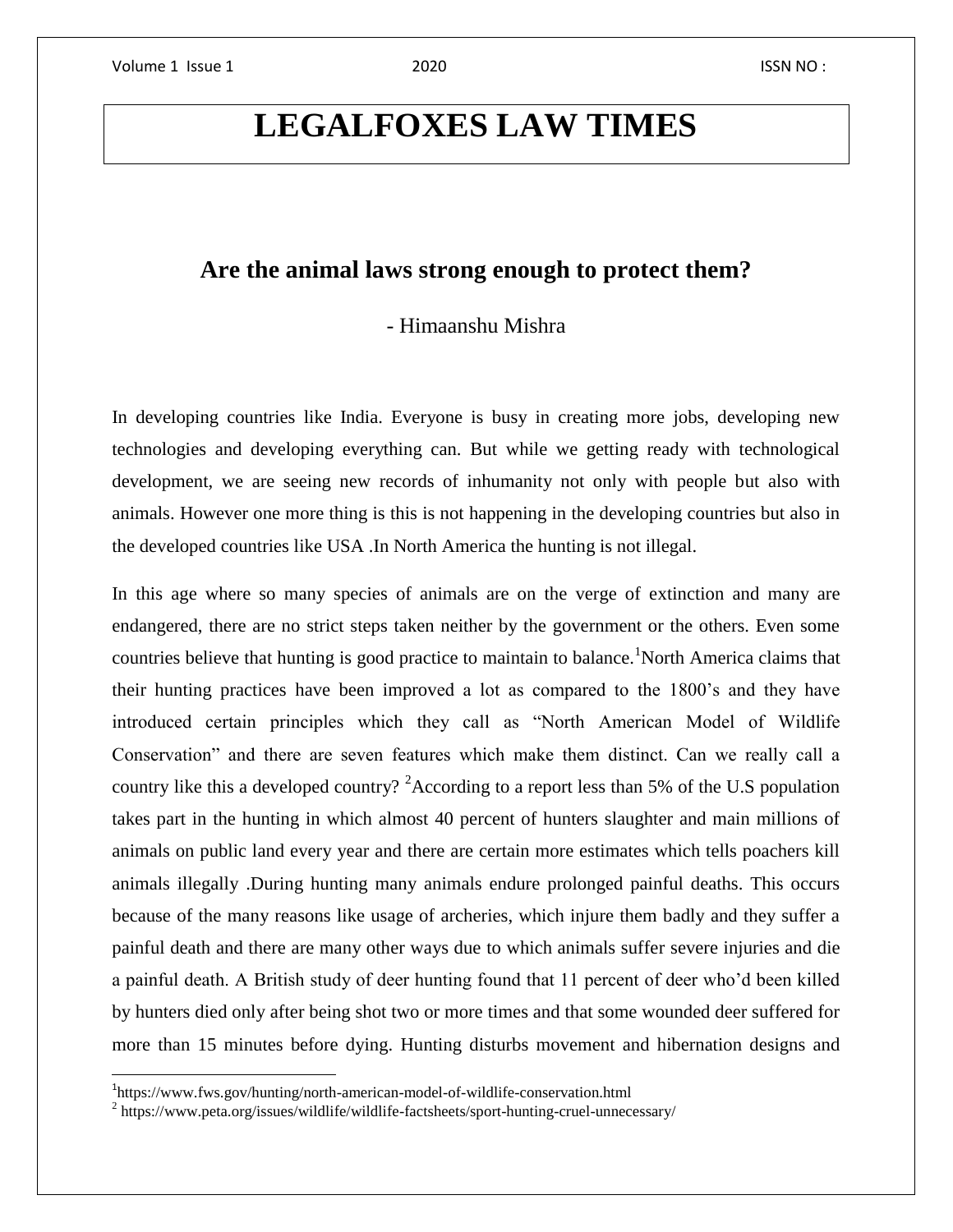wrecks families. For creatures, for example, wolves, who mate forever and live in affectionate nuclear families, chasing can decimate whole networks. The pressure that chased creatures endure brought about by dread and the unpreventable boisterous clamors and other bustle that seekers make additionally seriously bargains their typical dietary patterns, making it difficult for them to store the fat and vitality that they need so as to endure the winter. There are various others ways in which hunting is destroying our ecosystem.

Now coming back to a country like India where hunting is banned by the government under Wildlife (Protection) Act, 1972but there are reports that still shows that illegal hunting was going on in around 23 states of about 114 mammal species<sup>3</sup>. And these are just the rough reports in reality nobody really knows that how many animals are being poached or hunted every day. Just for mere cash some are destroying our ecosystem and nobody is taking a strict action to stop.

Even if we leave the topic of poaching and hunting for time being things like national parks and zoo scare me. While most of the people see that these are the places where the animals are protected but still we can see people vising these places just to see. In national parks where they are tried to keep in natural environment the continuous vehicle sound and pollution must be disturbing their living in ways. Sometimes it seems like it has become more of a business rather than protection. Similar kind of scenario is with the zoo's where various variety of animals are being caged and kept long away from their natural environment , just for educational purposes. Some zoos don't even have a proper supply of food and water for them. Continuously we are destroying their environment by mining or by creating roadways or railways due to which the wild animals are forced to come out of their habitat.  ${}^{4}A$  recent report clearly states that hat 49 elephants were killed in Railway accidents between 2016-18 (nine in 2015-16, 21 casualties in 2016-17 and 19 in 2017-18). In the same 3-year period, three tigers were killed in road accidents while eight tigers were mowed down by trains. Three lions died in a train accident in the Amerli district of Gujarat in December 2018. Prior to this, 10 lions died in railway and road accidents between 2016-2018. Another danger is hanging electric wires which become a big threat for the wildlife due to which around 461 elephants were electrocuted in different parts of the country.

 $\overline{\phantom{a}}$ 

<sup>&</sup>lt;sup>3</sup> http://www.wti.org.in

<sup>4</sup> https://www.thehindu.com/sci-tech/energy-and-environment/moefcc-provides-numbers-on-wildlife-killed-inaccidents/article25986499.ece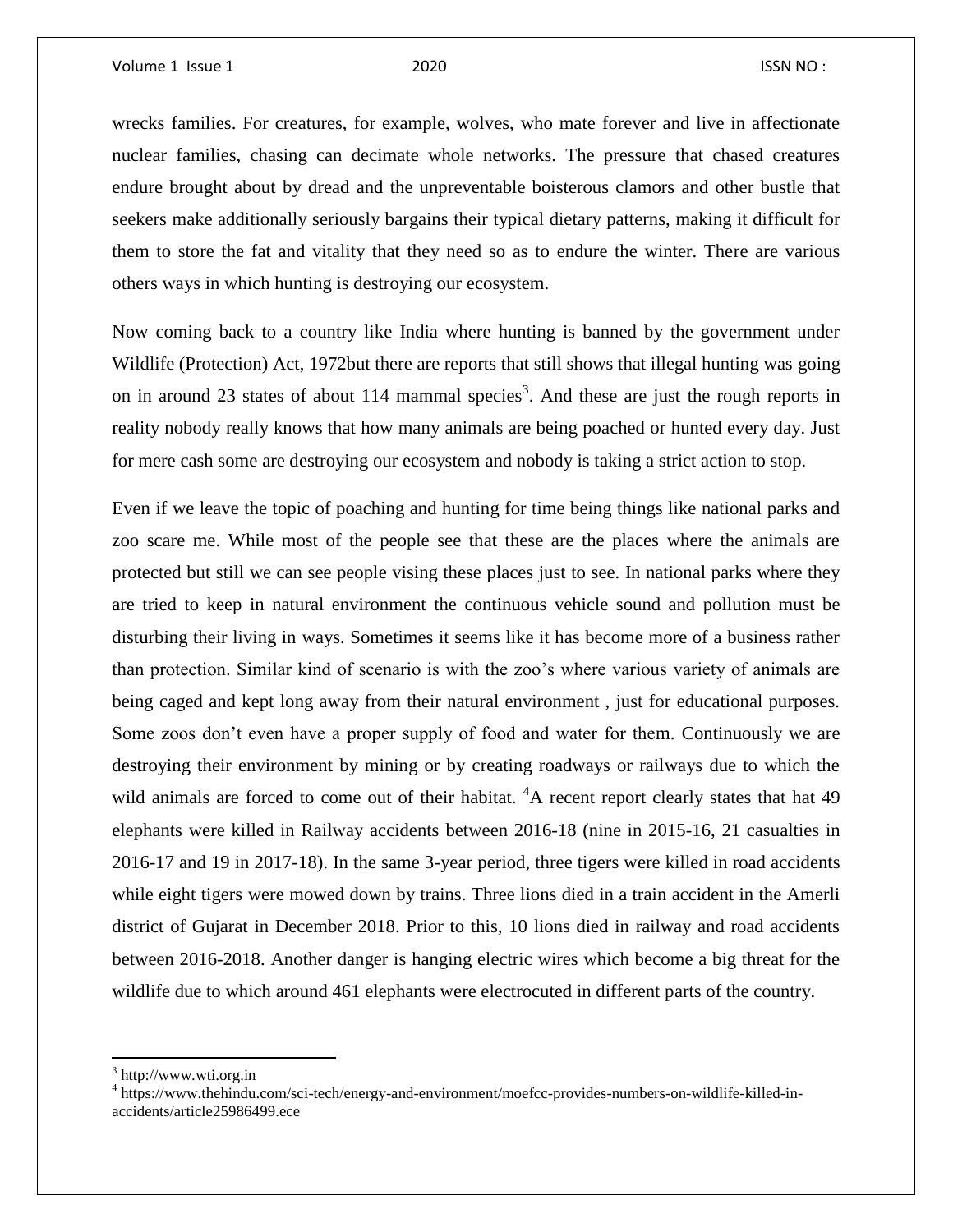l

In our country various animals suffer from cruelty which vary widely from beating them to death or by throwing them live In fire or even worst by raping them and there certain reports that need to be entertained here itself

- 5 men dragged a dog tied to one of their bikes for two kilometres
- A drunk man killed a stray dog by standing on it for over an hour
- A man kicked puppy to death, then assaulted a woman for lodging complaint
- A Mumbai man was arrested for raping a stray dog
- Four stray dogs were burnt alive, 16 others poisoned in Pune's Baner

19,028 animal cruelty cases<sup>5</sup> were reported in Mumbai over 5 years but not a single arrest. These are very few that has been reported and many reports like this go unnoticeably. And it's really a question is our humanity dead? And if we will search there is a whole list of this kind of cases. This things are happening just because our law is not that strong to hold them or to stop them from this kind of activities. The Prevention of Cruelty to Animals Act, 1960 was amended back in 1982 which imposes a maximum penalty ofRs50, however there has been an amendment I year 2011 but it is still undergoing ratification. Though many people and NGO's are taking part to save animals from these kind of incidents but still it's not enough. Article 51 (G) states the following: "It shall be the duty of every citizen of India to protect and improve the natural environment including forests, lakes, rivers and wild life, and to have compassion for living creatures."

Similar hot topic that is always covered by the media "Jallikattu" which Cleary shows how our law is failing miserably. In this event Exhausted and dehydrated animals were forced to participate in jallikattu after standing in queues the night before for as long as 16 hours without adequate shelter or sufficient water and feed. They were yanked roughly by nose ropes, causing their nostrils to bleed, and many collapsed from exhaustion and dehydration after the events. Such abuse at jallikattu events leads to severe injuries, including broken bones, and even to the death of humans as well as bulls. From January 2017 to the end of April 2019, at least 43 humans, 14 bulls and one cow were killed, as calculated from news reports. The actual numbers are likely higher. Exacerbating the problem is the fact that none of the regulations hold

<sup>&</sup>lt;sup>5</sup>https://www.hindustantimes.com/mumbai-news/19-028-animal-cruelty-cases-in-mumbai-over-5-years-not-a-singlearrest/story-71BzHW03ONSXiKhu8FN0HL.html